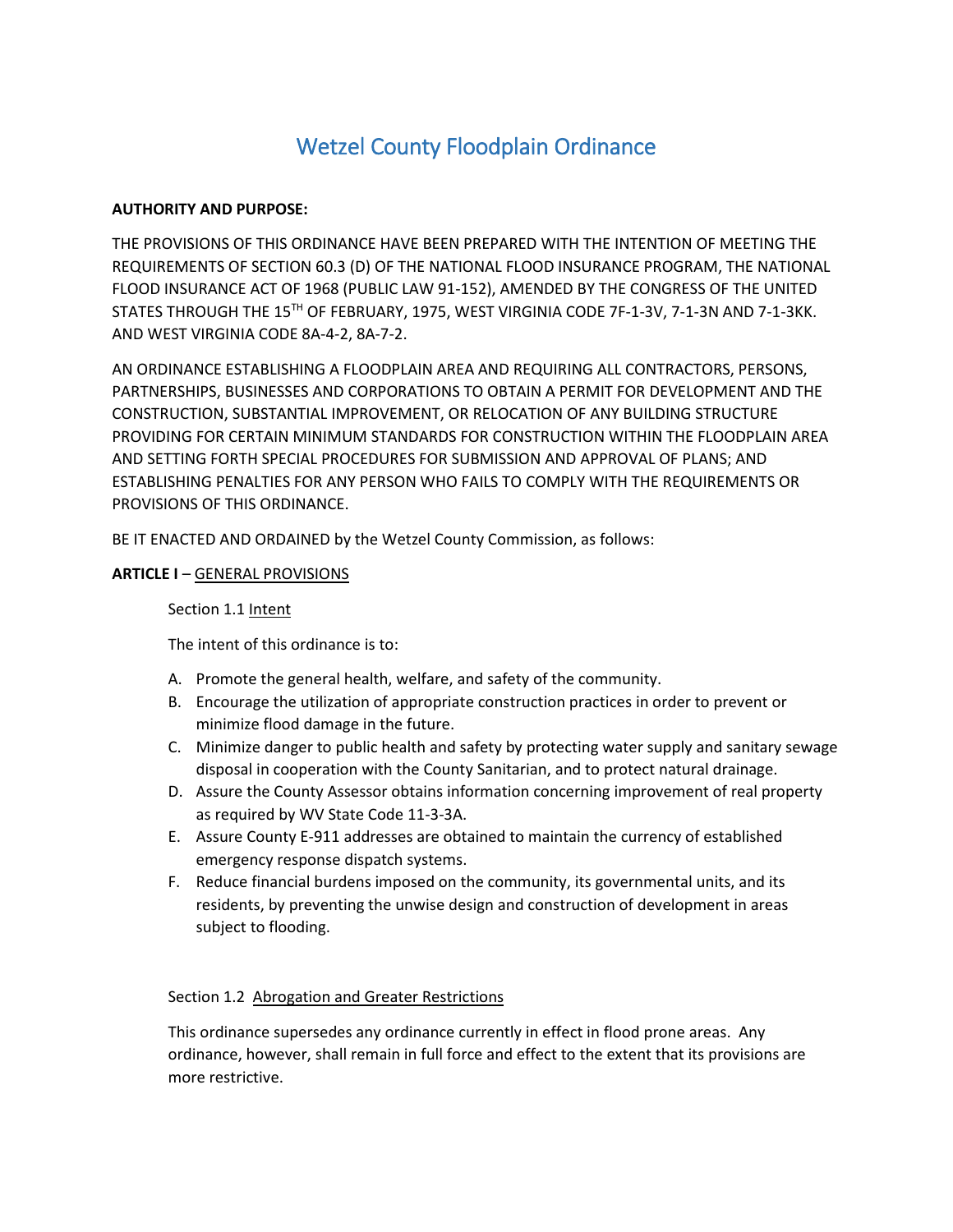#### Section 1.3 Applicability

It shall be unlawful for any contractor, person, partnership, business, or corporation to undertake or cause to be undertaken, any development, new construction, substantial improvement, repair of substantial damage, or the placement or relocation of any structure (including manufactured homes) within Wetzel County, unless a permit application has been completed and a permit or certificate of compliance has been obtained from the Floodplain Manager. In addition, where land partially or fully in the floodplain is to be developed, subdivided, utilized for a manufactured home park or subdivision or otherwise developed, a site plan with elevation data must be submitted to, and approved by, the Floodplain Manager prior to any development.

Provision of all other codes, ordinances, and regulations shall be applicable insofar as they are consistent with the provisions of this ordinance and the community's need to minimize the hazards and damage resulting from flooding.

# Section 1.4 Matters not provided for specifically

Where conditions are encountered that are not specifically provided for herein, the Floodplain Manager shall determine the applicability of the provisions of this ordinance in accordance with its intent, and shall require the applicant to take appropriate measures pursuant to such determination.

#### **ARTICLE II –** INTERPRETATIONS AND DEFINITIONS

#### Section 2.1 Interpretations

- A. For the purpose of this ordinance, the following interpretations shall apply:
	- 1. Words used in the present tense include the future tense.
	- 2. The singular includes the plural.
	- 3. The plural includes the singular.
	- 4. The Term "shall" or "will" s always mandatory.
	- 5. The word "building" or "structure" shall be construed as if followed by the phrase "or part thereof".
	- 6. The word "Ordinance" shall refer to the Floodplain Ordinance.

# Section 2.2 Definitions

#### General

Unless specifically defined below, words and phrases used in the ordinance shall be interpreted so as to give this ordinance it's most reasonable application.

#### Appurtenant Structure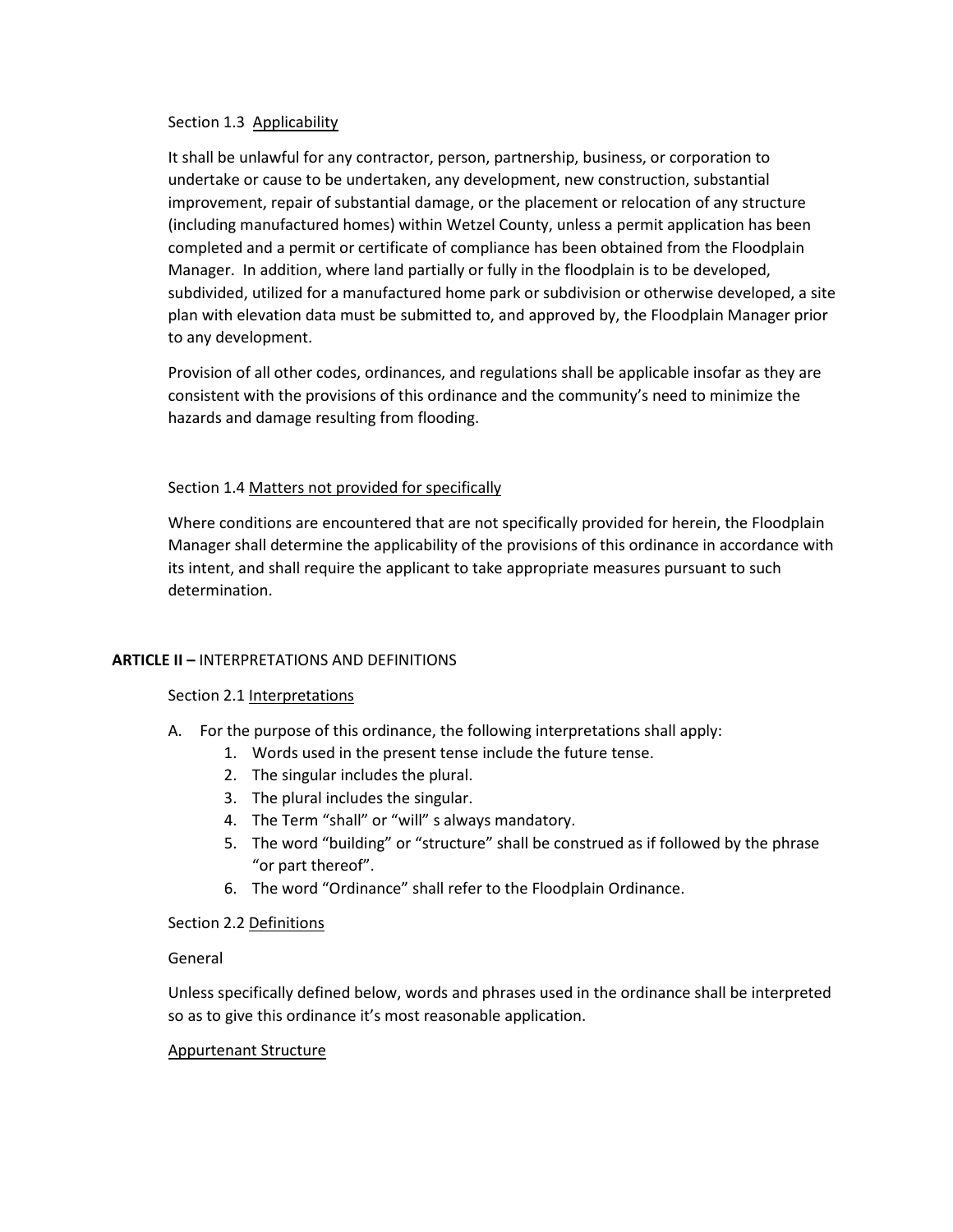A structure on the same parcel of property as the principal structure and the use of which is incidental to the use of the principal structure. This does not include a gas or liquid storage tank.

# Base Flood

The flood, which has been selected to serve as the basis upon which the floodplain management provision of this and other ordinances have been prepared; for purpose of this ordinance, the one-hundred (100) year flood.

Base Flood Elevation: The water surface elevation of the base flood in relation to the datum specified on the community's Flood Insurance Rate Map. For the purpose of this ordinance, the one hundred (100) year flood or 1% annual chance flood.

# Basement

Any area of the building having its floor sub grade (below ground level) on all sides.

# Certificate of Compliance

A certification that the entire development, including the elevation of fill or the lowest floor of a structure is in compliance with all of the provisions of this ordinance.

# Contractor – WV State Code 21-11-3(c)

A person who in any capacity for compensation, other than as an employee of another, undertakes, offers to undertake, purports to have the capacity to undertake, or submits a bid to construct, alter, repair, add to, subtract from improve, move, wreck or demolish any building, highway, road, railroad, structure orexcavation associated with a project, development or improvement, or to do any part thereof, including the erection of scaffolding or other structures or works in connection therewith, where the cost of the undertaking is one thousand dollars or more. Contractor includes a construction manager who performs management and counseling services on a construction project for a professional fee.

Contractor does not include:

- 1) One who merely furnishes materials or supplies without fabricating or consuming them in the construction project.
- 2) A person who personally performs construction work on the site of real property which the person owns or leases whether for commercial or residential purposes;
- 3) A person who is licensed or registered as a professional and who functions under the control of any other licensing or regulatory board, whose primary business is real estate sales, appraisal, development, management and maintenance, who acting in his or her respective professional capacity and any employee of such professional, acting in the course of his or her employment, performs any work which may be considered to be performing contracting work.
- 4) A pest control operator licensed under the provision of section seen, article sixteen-a, chapter nineteen of this code to engage in the application of pesticides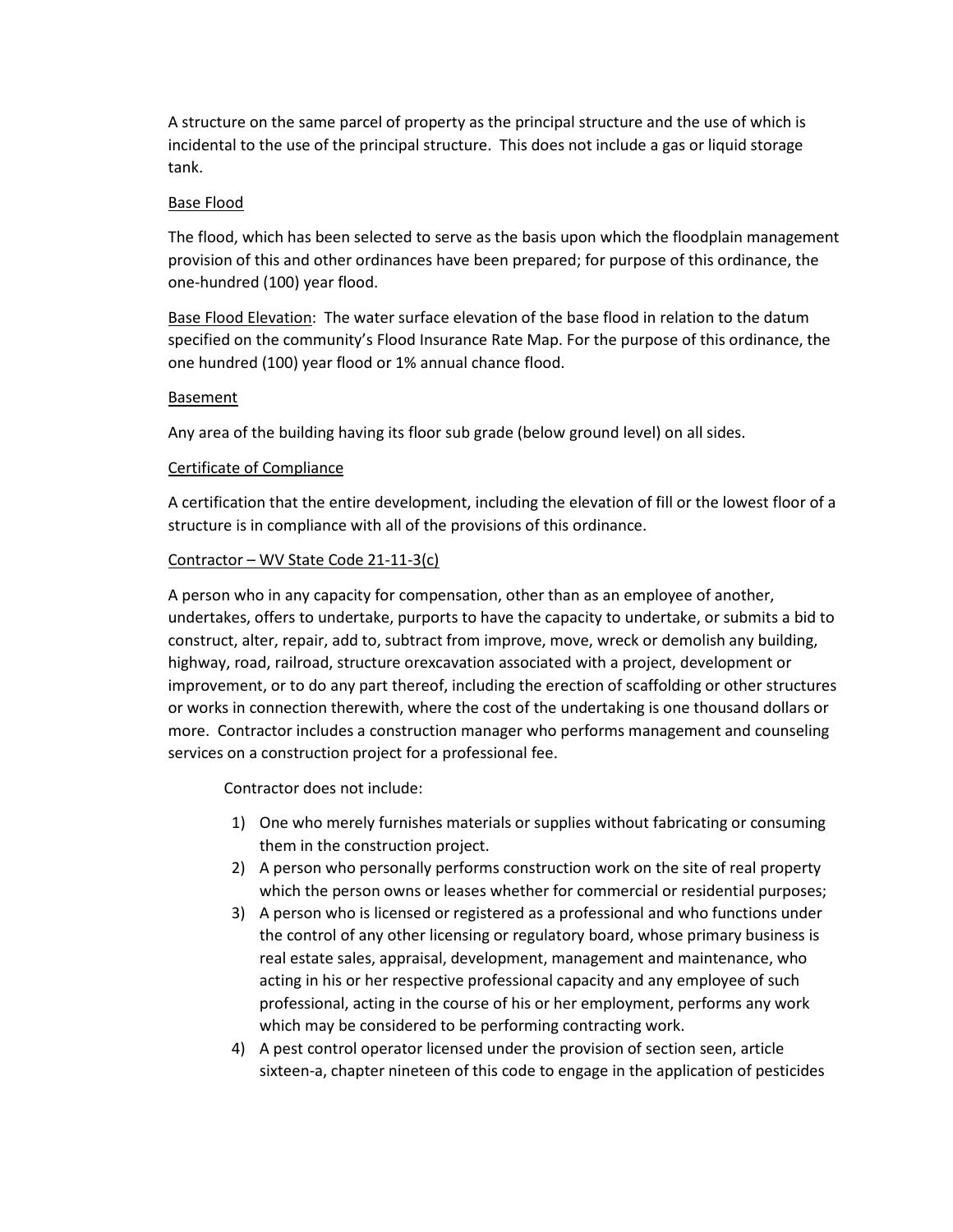for hire, unless the operator also performs structural repairs exceeding one thousand dollars on property treated for insect pests; or

5) A corporation, partnership or sole proprietorship.

# Critical Facility

Any facility in which even a slight chance of flooding is too great a threat. Typical critical facilities include hospitals, fire stations, police stations, storage of critical records and similar facilities. These should be given special consideration when formulating regulatory alternatives and floodplain management plans. A critical facility should not be located in a floodplain if at all possible. If a critical facility must be located in a floodplain it should be provided a higher level of protection so that it can continue to function and provide services during a flood.

# **Development**

Any man-made change to improved or unimproved real estate, including but not limited to buildings or other structures, mining, dredging, filling, grading, paving, excavation or drilling operations or storage of equipment or materials.

# Flood

A general and temporary inundation of normally dry land areas.

**Flood Insurance Rate Map (FIRM):** The official map on which the Federal Emergency Management Agency or Federal Insurance Administration has delineated both the areas of special flood hazard areas and the risk premium zones applicable to the community.

Flood Insurance Study: The official report in which the Federal Emergency Management Agency has provided flood profiles, floodway information, and water surface elevations.

# Floodplain

- 1) A relatively flat or low land area adjoining a river, stream, or watercourse which is subject to partial or complete inundation;
- 2) An area subject to the unusual and rapid accumulation or runoff of surface waters from any source.

# Floodplain Manager

The Director for Wetzel County Office of Emergency Management shall be the Floodplain Manager. The Floodplain Manager may also be identified as the Floodplain Manager.

# Floodway

The channel of a River or other watercourse and the adjacent land area that must be reserved to discharge the base flood without increasing the water surface elevation of that flood more than one foot at any point.

# Flood proofing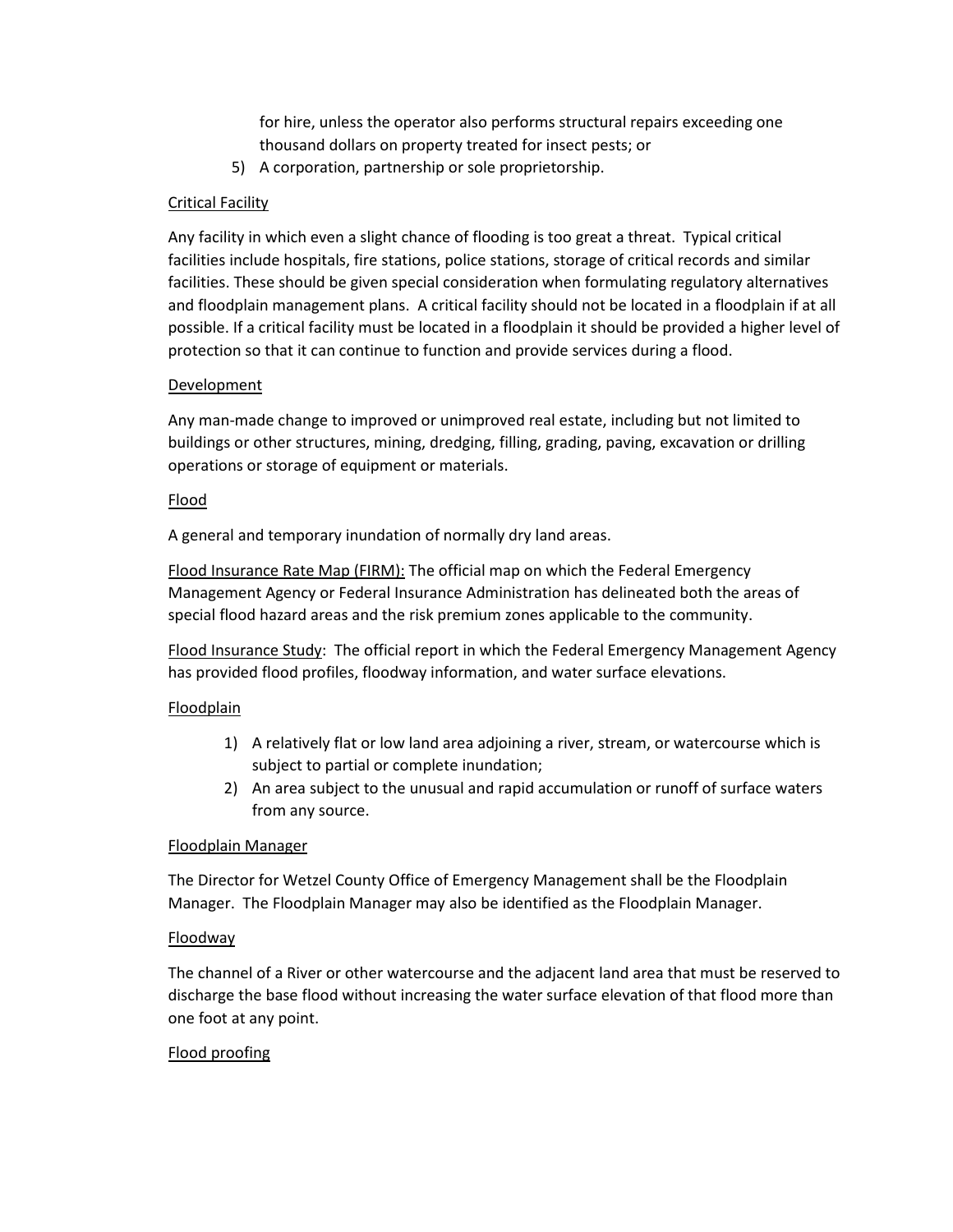Any combination of structural and non-structural additions, changes or adjustments to structures which reduce or eliminate flood damage to real estate or improved real property, water and sanitary facilities, structures and their contents.

# Freeboard

A factor of safety usually expressed in feet above a flood level for purposes of floodplain management. Freeboard tends to compensate for unknown factors that may contribute uncertainty to flood heights of any given flood and floodway condition, such as wave action, blockage at stream crossings, and increased runoff from urbanization of the watershed.

# Historic Structure

Any structure that is:

- a) Listed individually in the National Register of Historic Places (a listing maintained by the Department of Interior) or preliminarily determined by the Secretary of the Interior as meeting the requirements for individual listing on the National Register;
- b) Certified or preliminarily determined by the Secretary of the Interior as contributing to the historical significance of a registered historic district or a district preliminarily determined by the Secretary to qualify as a registered historic district.
- c) Individually listed on a state inventory of historic places in states with historic preservation programs which have been approved by the Secretary of the Interior; or,
- d) Individually listed on a local inventory of historic places in communities with historic preservation programs that have been certified either:
	- (i) By an approved state program as determined by the Secretary of the Interior; or,
	- (ii) Directly by the Secretary of Interior in states without approved programs.

# Licensed Manufactured Home Dealer

A business licensed to sell Manufactured Homes in the state of WV as set forth in the WV state code.

# Licensed Manufactured Home Installer

A contractor licensed to install Manufactured Homes in WV as set forth in the WV State Code.

# Licensed Professional Surveyor

Any person licensed by the WV state board of examiners of land surveyors to engage in the practice of land surveying as defined in WV state code.

# Lowest Floor

The lowest floor of the lowest enclosed area (including basement). An unfurnished enclosure constructed with flood resistant materials as defined in FEMA Technical Bulletin 2-93 (FIA-TB-2) and usable solely for parking of vehicles, building access or storage in an area other than a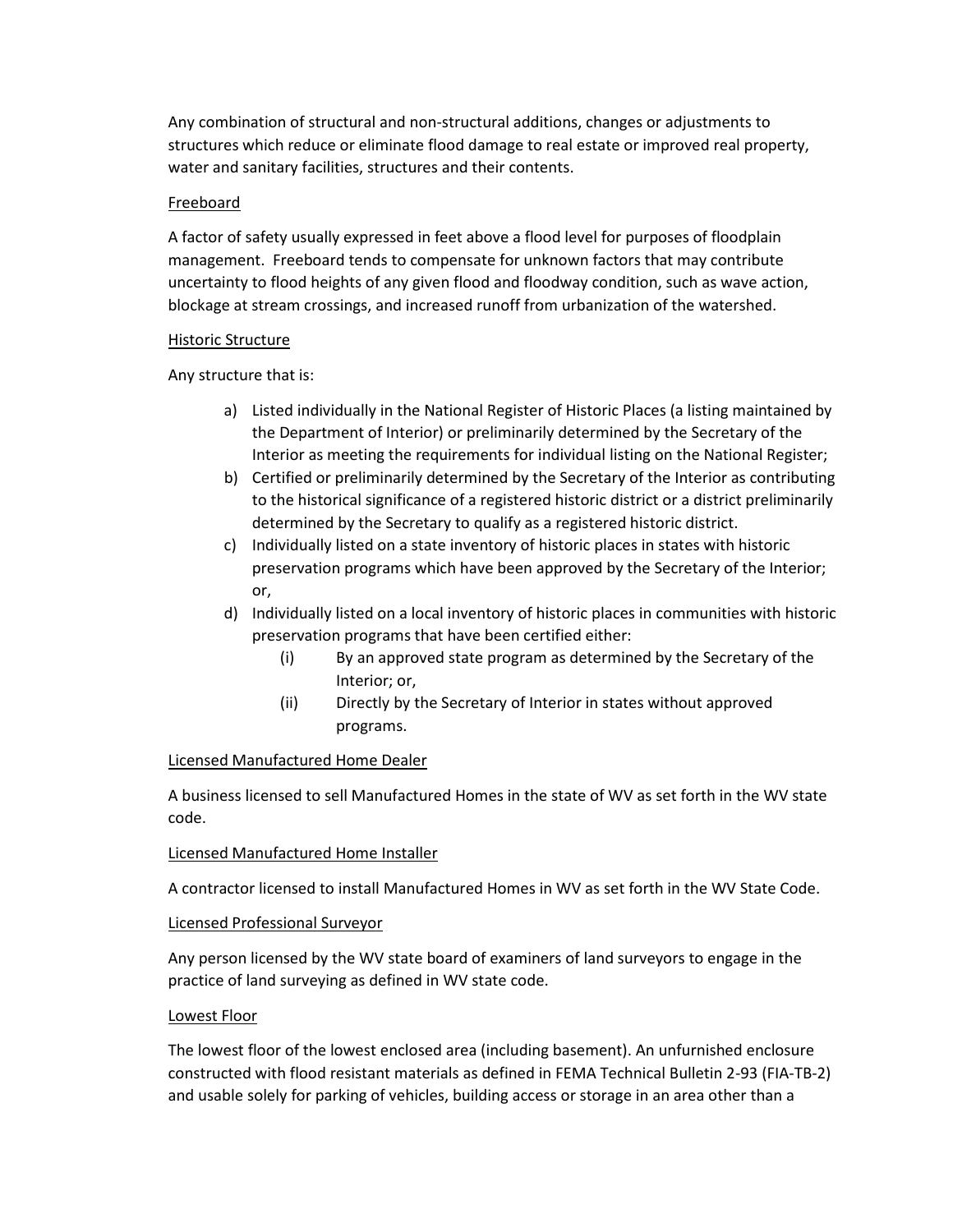basement area is not considered a building's lowest floor; Provided, that such enclosure is not built so as to render the structure in violation of the applicable non-elevation design requirements of this ordinance.

#### Manufactured Home

A structure, transportable in one or more sections, which is built on a permanent chassis and is designed for use with or without a permanent foundation when connected to the required utilities. The term "manufactured home" does not include a "recreational vehicle".

# New Construction

Structures for which the Start of Construction as herein defined commenced on or after April 4, 1983 and including any subsequent improvements to such structures.

#### One-Hundred (100) Year Flood

A flood that has one chance in one-hundred or a one percent chance of being equaled or exceeded in any given year.

#### Person

Any individual or group of individuals, corporation, partnership, association or other entity, including State and local governments and agencies.

# Practice of Engineering

Any service or creative work, as described in WV state code Article 13, the adequate performance of which requires engineering education, training and experience in the application of special knowledge of the mathematical, physical and engineering sciences to such services or creative work as consultation, investigation, evaluation, planning and design of engineering work and systems; planning the use of land and water; teaching of advanced engineering subjects, engineering surveys and studies; and the review of construction for the purpose of assuring compliance with drawings and specifications any of which embraces such services or work, either public or private, in connection with any utilities, structures, buildings, machines, equipment, processes, work systems, projects and hydraulic, pneumatic or thermal nature, insofar as they involve safeguarding life, health or property, and including such other professional services as may be necessary to the planning, progress and completion of any engineering services. Engineering surveys include all survey activities required to support the sound conception, planning, design, construction, maintenance and operation of engineered projects.

Any person who practices any branch of the profession of engineering or who, by verbal claim, sign, advertisement, letterhead, card or in any other way represents himself or herself to be a registered professional engineer, or by using another title implies that he or she is a registered professional engineer or that he or she is registered under WV state code, article 13 or who holds himself or herself out as able to perform, or who performs any engineering service or work or any other service designated by the practitioner which is recognized as engineering, is